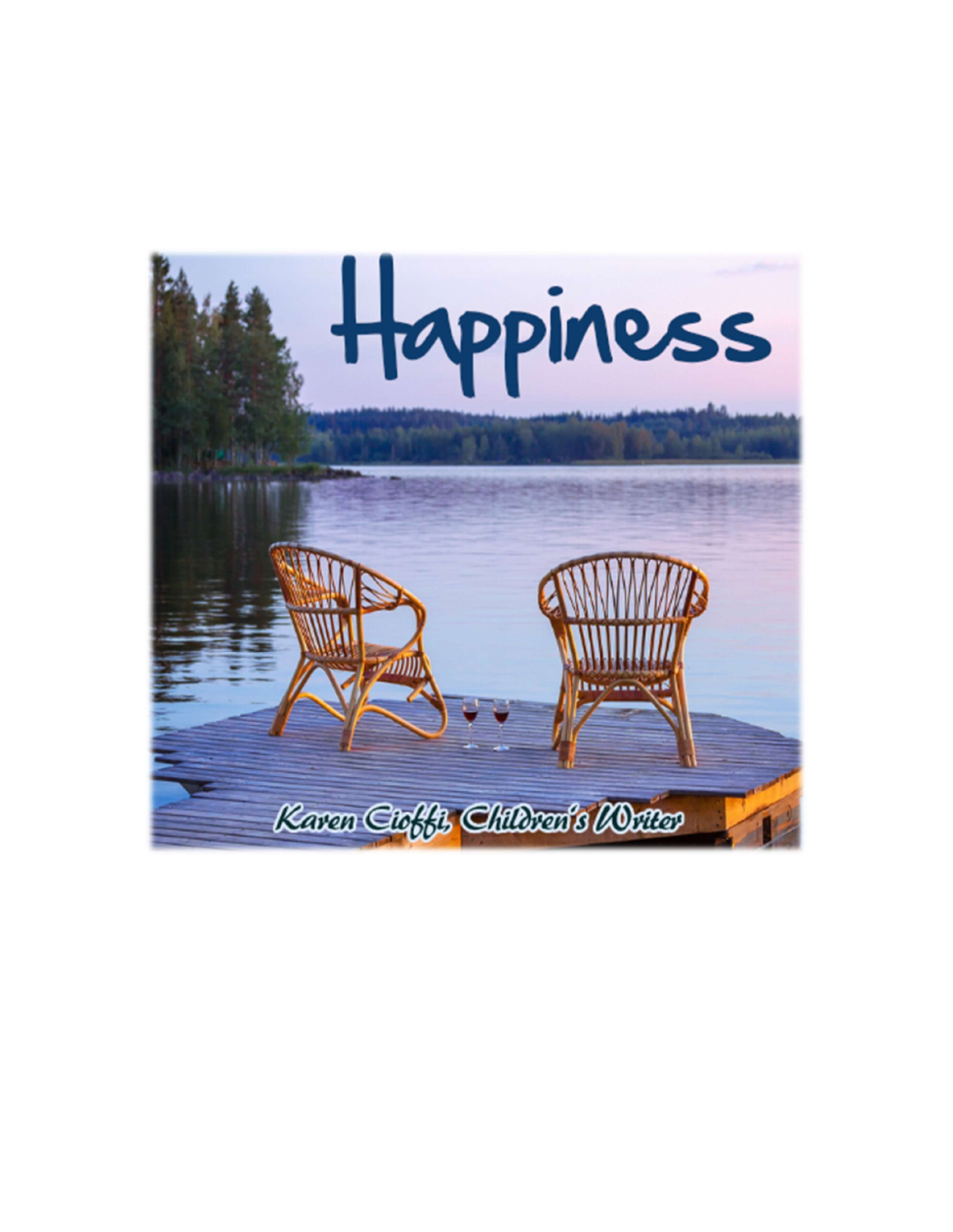Karen Cioffi http://karencioffiwritingforchildren.com http://writersonthemove.com

# Keep the Giving Going:

This ebook is copyright Karen Cioffi. You may though feel free to share this ebook with others. You can offer it as a freebie on your site, as a year-end gift to your readers and subscribers, as a bonus to a product you're offering, or other.

#### You may not sell this ebook and it must remain intact.

If sharing, you may add an additional page at the end (after the author page) for your own byline.

 $N$  $N$  $N$  $N$ 

Keep up with some of the best writing and marketing information online, get free access to The Writing World today: http://thewritingworld.com

## Disclaimer

This ebook has been written a general guide, not as an ultimate source. Every effort has been made to ensure the ebook's accuracy. However, there may be mistakes in typography or content.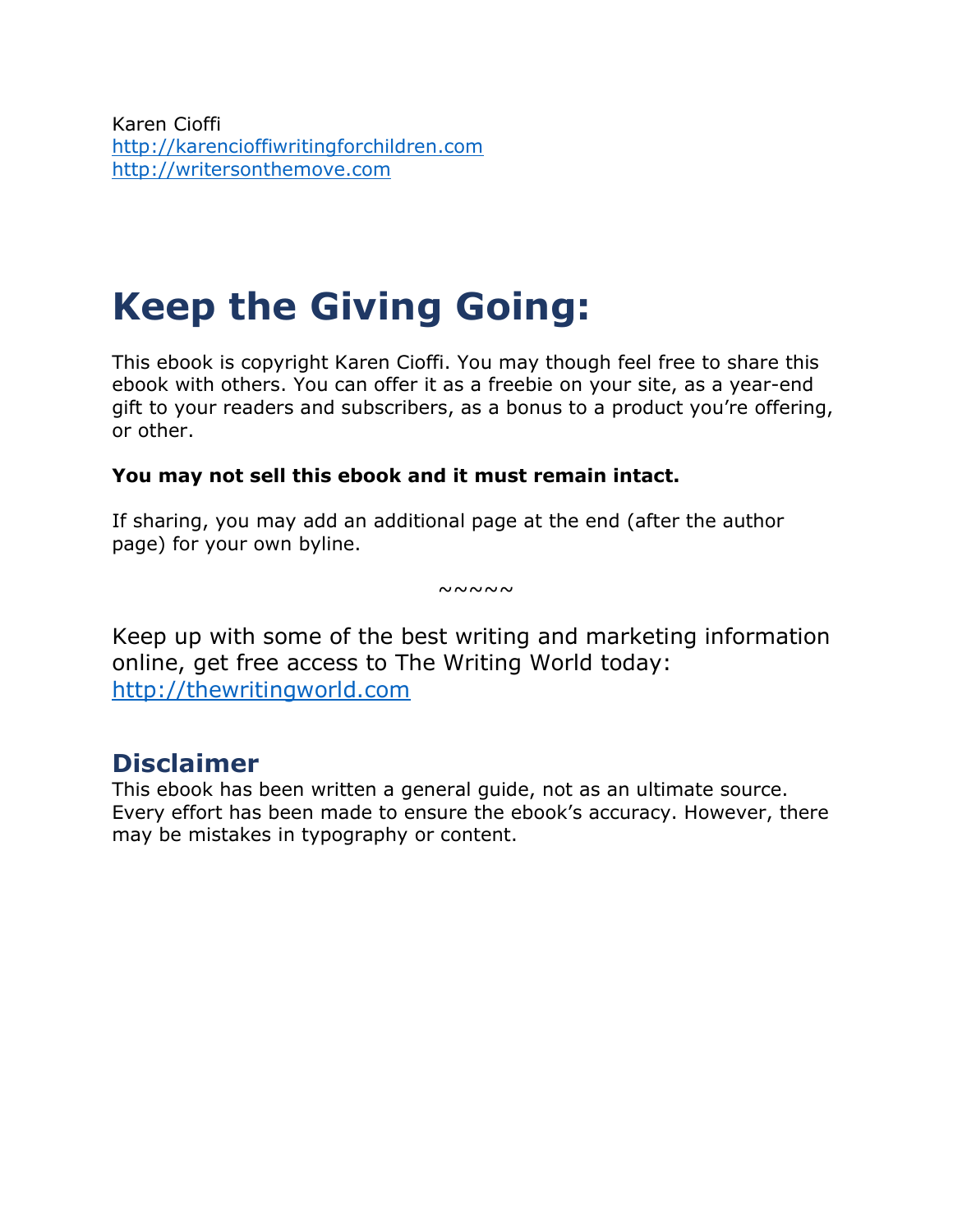According to Psychology Today, "research in the field of positive psychology and happiness often define a happy person as someone who experiences frequent positive emotions, such as joy, interest, and pride, and infrequent (though not absent) negative emotions, such as sadness, anxiety and anger. $''(1)$ 

Happiness also has to do with being satisfied or content and appreciating life.

I thought of this topic because of a Twitter post I read on Things We Can Control.

I read through the list of 11 items and noted that a couple really weren't things that were completely within our control. But the one that struck me was Happiness.

I thought it'd be perfect topic with the new year upon us. And, while it's not directly linked to writing, working at something you enjoy helps boost happiness. If you enjoy ... if you love ... writing, it's another element that will give you pleasure.

While everyone has the potential to be happy, everyone is wired different. I know people who do everything they can to be positive and happy, but for them happiness is elusive (even when things are going good).

This led me to do some research. According to another article at Psychology Today (2), there are 23 things you can do to improve your personal happiness – you do need to practice them consistently though.

#### So, what are some of the most important elements to creating a happy you? Below are 10.

1. Do some research to figure out what your first step should be.

**2. Prove to yourself** you can make changes in your life by starting simple. Achieving small goals will give you the confidence to go for larger ones. This will help you build a "growth mindset for happiness."

**3. Take steps** to feel better about yourself. Positive thoughts and self-talk will help. Note your positive qualities and things you like about yourself.

4. Be sure to have balance in your life. Avoid burnout.

This seems to be a tough one today. Everyone is going and going and going.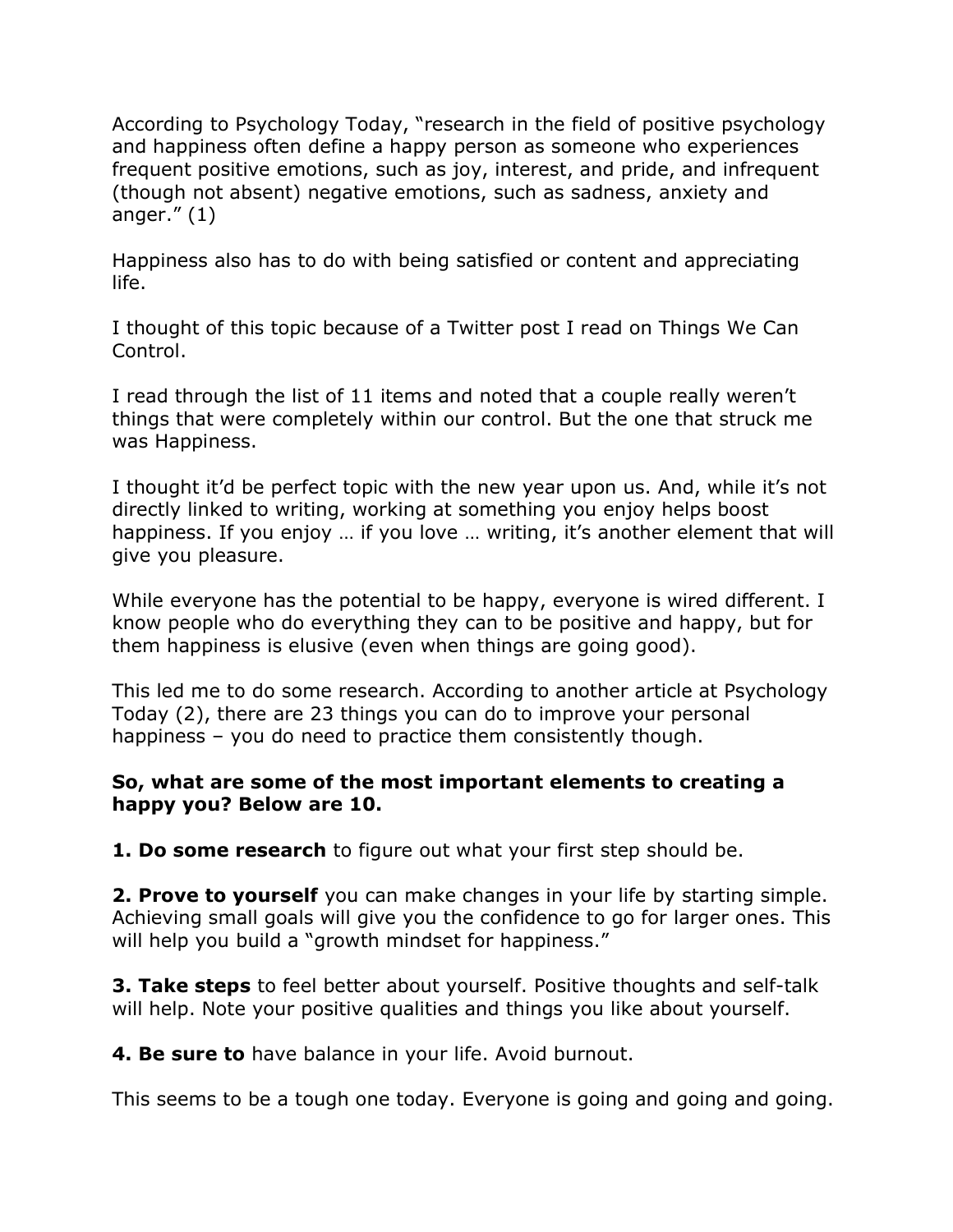Slow down.

**5. Make positive memories** that you can keep remembering. This will help you limit the negative memories you remember.

**6. Practice finding the** 'silver linings' in all event in your life. If you do this often enough, you will help yourself cultivate a happiness attitude.

#### 7. Limit your social media usage.

Some studies are finding a correlation between heavy social media use and a decrease in happiness. This seems to be especially true of Facebook and Instagram.

**8 Think twice about spending** on expensive, fancy, showy things. The money you save can be use on vacations, adventures, and gifts for others – things that can help bring happiness.

**9. Practice empathy and kindness**. These qualities help you feel better about yourself.

10. Envision the life you want. "Did you know that your brain has a difficult time differentiating between things that happen in your imagination and things that happen in real life?"

So, imagine the life you want. Your brain will believe the happiness you envision is real.

#### In another article at Inc.com (2), it lists 10 "scientifically proven ways to be incredibly happy":

**1. Everyone knows** exercise boosts the immune system and releases endorphins. One study shows even 7 minutes a day is beneficial.

#### 2. Get the proper amount of sleep.

I did a 4-week Mind-Body Detox with Deepak Chopra. In it, the importance of sleep was emphasized.

Going to bed at the same time every night, 10pm was the time mentioned, is super important as your body gets accustomed to that time and sleep. And, waking at 6am was also noted. It's the cycle your body is in rhythm with.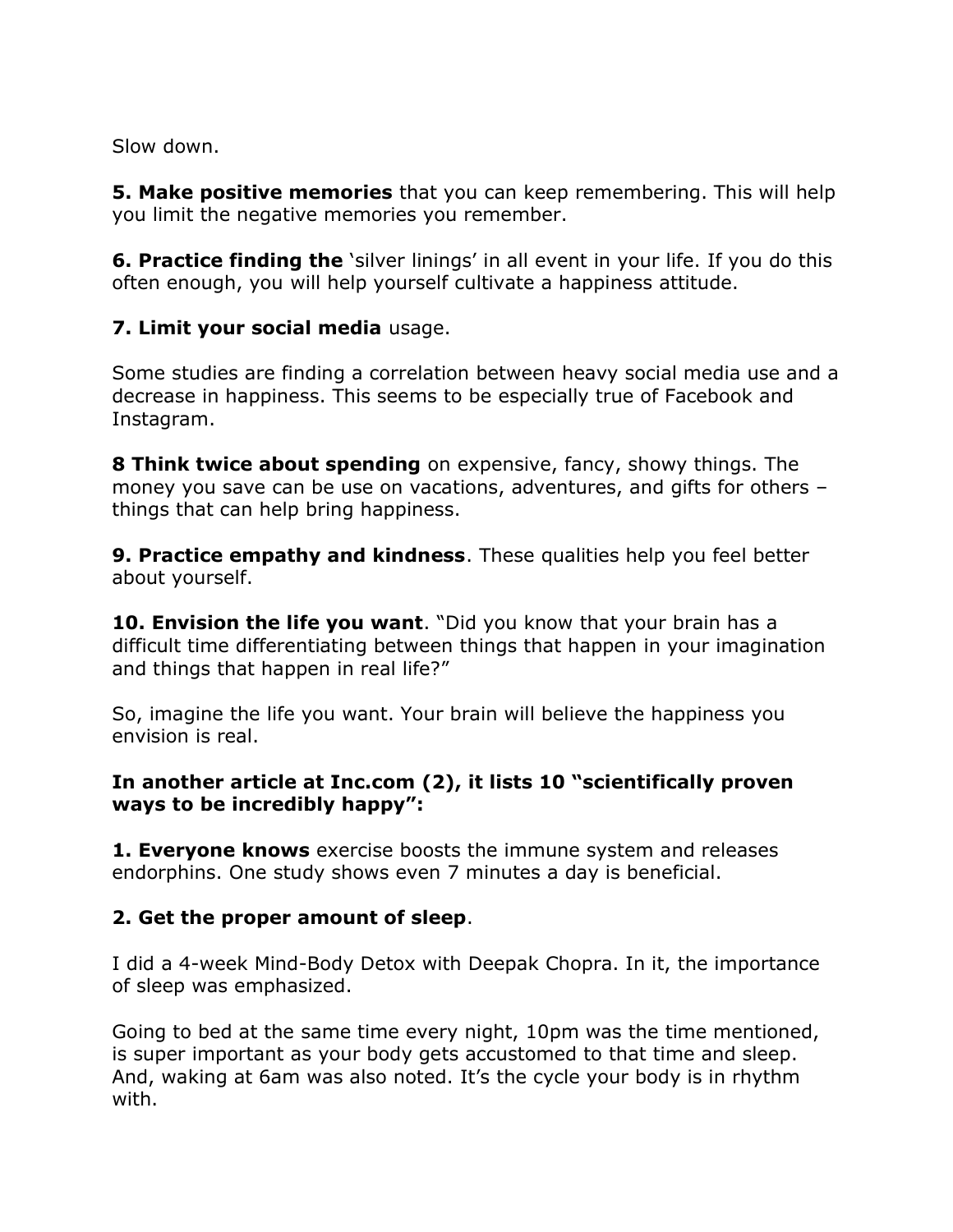Note: The Chopra program and a number of other sources strongly suggest no electronics in the bedroom: no iPhone, no iPad, no computer, nothing digital, and no lights.

**3. Make time to be with family and friends.** This type of in-person socialization creates and builds happiness.

#### 4. Being outside matters, especially in nature.

According to one study, spending just 20 minutes outdoors, helped boost happiness.

Ayurvedic wisdom teaches that being in nature and walking barefoot helps create harmony between you and the earth.

Looking at it scientifically according to Life Advancer, "the Earth conducts electricity through a negative ionic charge, while your body produces and conducts positive electricity, that if left alone, can harm you. So, by 'grounding' yourself, you balance out your electrical charge." (4)

#### 5. Have a generous heart and help others.

Study after study show that helping others can make you feel happy. In the Inc.com article, it explains that "100 hours per year (or two hours per week) is the optimal time we should dedicate to helping others in order to enrich our lives." (3)

#### 6. Smile your blues away.

Studies show that smiling is a powerful mood booster. According to an article at Buffer.com, "smiling stimulates our brain's reward mechanisms in a way that even chocolate, a well-regarded pleasure-inducer, cannot match." (6)

According to PsyBlog, smiling can also "improve our attention and help us perform better on cognitive tasks." (5)

An important note is that this only works with 'real' smiles. Fake smiling can have the opposite effect.

#### 7. Make plans to take a trip.

Interestingly, this helps boost your mood even if you don't take the trip.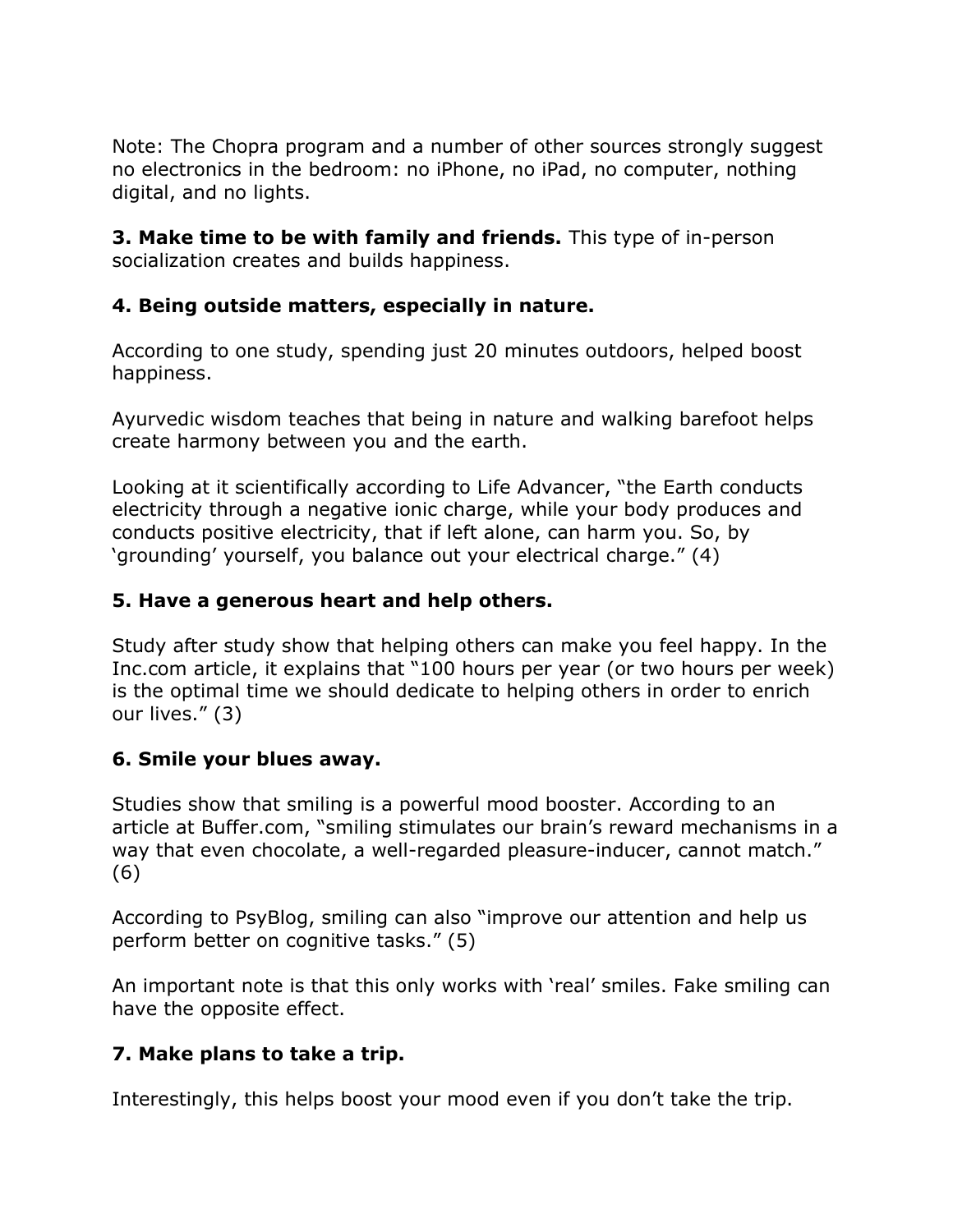#### 8. Mediation works.

According to the Inc article, "studies show that in the minutes right after meditating, we experience feelings of calm and contentment, as well as heightened awareness and empathy. And, research even shows that regular meditation can permanently rewire the brain to raise levels of happiness." (3)

Going back to my Mind Body Detox program with Deepak Chopra, mediation was an essential part of it. Yoga also, but the mediation was key. It clears your mind.

#### 9. Shorten your commute.

This is another interesting one. Even if you have an expensive car or a bigger house, the "misery created by a long commute" outweighs the joy of those things. (3)

#### 10. Make gratitude a part of your daily routine.

This strategy has been around for a very long time. The Psychologist quotes the Roman statesman, lawyer, and philosopher, Marcus Tullius Cicero (106- 43bc), " Gratitude is not only the greatest of the virtues, but the parent of all of the others." (8)

More recently, studies show that gratitude is linked to a boost in everything from energy to motivation to satisfaction. It's shown to help with sleep and health as well as reduce stress. (7)

### Practicing gratitude is kind of a magic bullet.

#### I hope these tips help you boost your happiness level. Below are several happiness quotes to get you thinking.

"The best way to cheer yourself is to try to cheer someone else up."  $\sim$  Mark Twain

"If you want others to be happy, practice compassion. If you want to be happy, practice compassion.  $\sim$  Dalai Lama

"Happiness is when what you think, what you say, and what you do are in harmony." ~ Mahatma Gandhi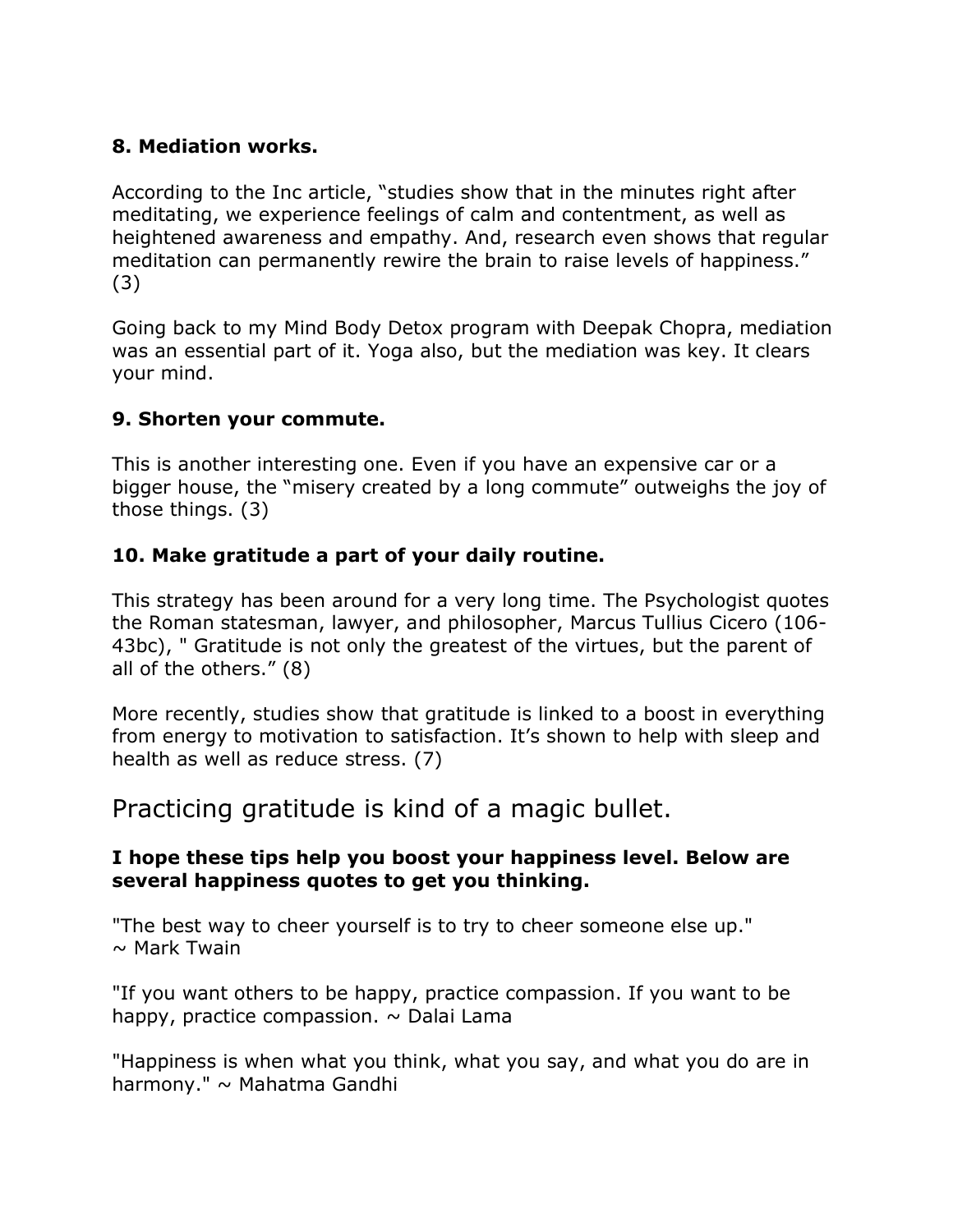"Now and then it's good to pause in our pursuit of happiness and just be happy." ~ Guillaume Apollinaire

"Folks are usually about as happy as they make their minds up to be."  $\sim$  Abraham Lincoln

"People don't notice whether it's winter or summer when they're happy."  $\sim$  Anton Chekhov

"Success is getting what you want. Happiness is wanting what you get."  $\sim$  Dale Carnegie

References:

(1) https://www.psychologytoday.com/us/blog/the-addictionconnection/201506/whats-your-definition-happiness

(2) https://www.psychologytoday.com/us/blog/click-herehappiness/201801/how-be-happy-23-ways-be-happier

(3) https://www.inc.com/jeff-haden/10-scientifically-proven-ways-to-beincredibly-happy-wed.html

(4) https://www.lifeadvancer.com/here-is-why-you-should-practice-walkingbarefoot-outdoors/

(5) https://www.spring.org.uk/2011/06/10-hidden-benefits-of-smiling.php

(6) https://blog.bufferapp.com/the-science-of-smiling-a-guide-to-humansmost-powerful-gesture

(7) https://www.psychologytoday.com/us/blog/hide-and-seek/201612/whygratitude-is-so-hard

(8) https://thepsychologist.bps.org.uk/volume-20/edition-1/gratitudeparent-all-virtues